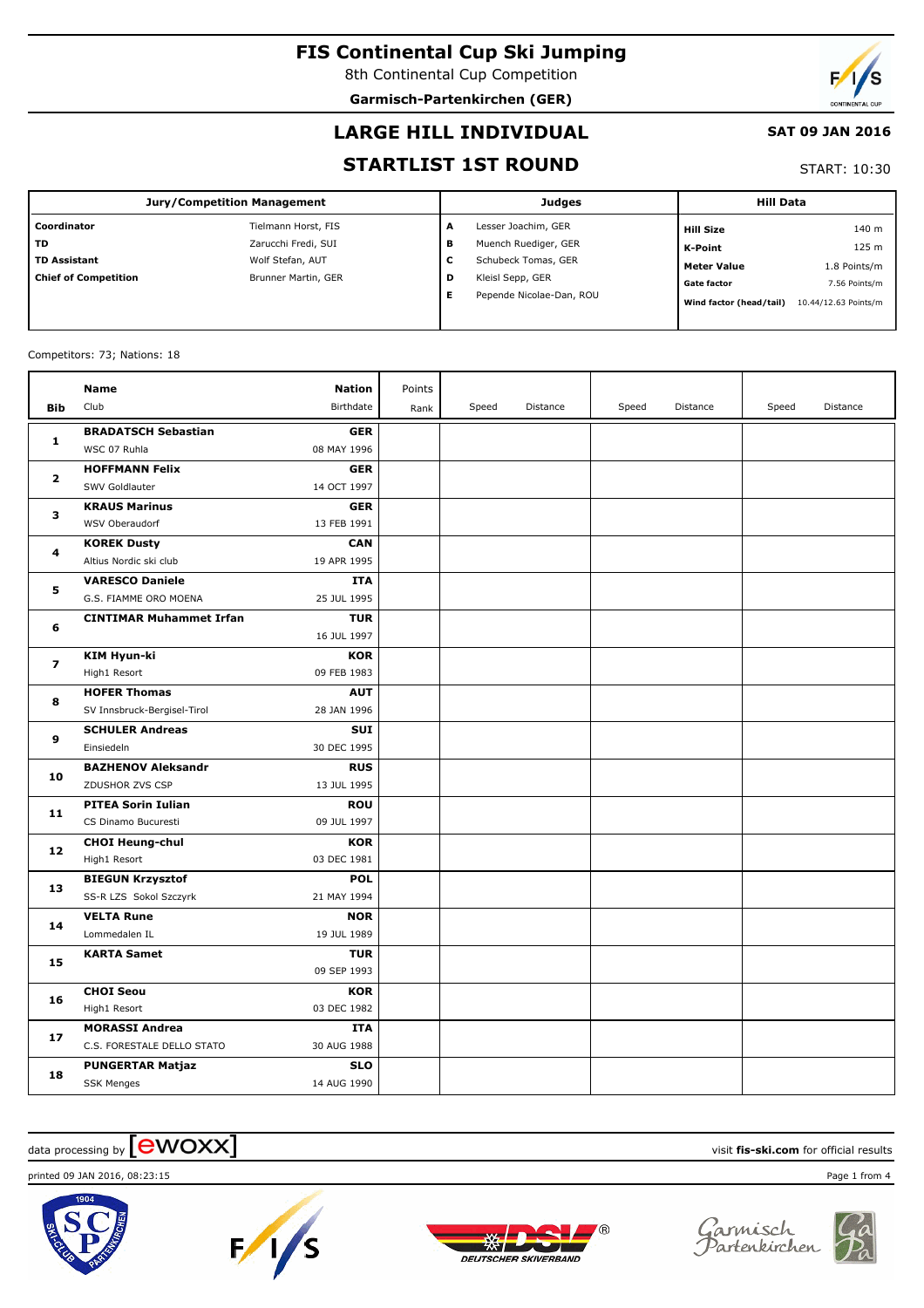8th Continental Cup Competition

**Garmisch-Partenkirchen (GER)**



### **LARGE HILL INDIVIDUAL**

### **SAT 09 JAN 2016**

## **STARTLIST 1ST ROUND**

START: 10:30

| Bib      | Name<br>Club                             | <b>Nation</b><br>Birthdate | Points<br>Rank        | Speed | Distance | Speed | Distance | Speed | Distance |
|----------|------------------------------------------|----------------------------|-----------------------|-------|----------|-------|----------|-------|----------|
|          | <b>RHOADS William</b>                    | <b>USA</b>                 |                       |       |          |       |          |       |          |
| 19       | <b>UOP Sports Clubs</b>                  | 08 JUN 1995                |                       |       |          |       |          |       |          |
| 20       | <b>IPCIOGLU Fatih Arda</b>               | <b>TUR</b>                 |                       |       |          |       |          |       |          |
|          |                                          | 28 SEP 1997                |                       |       |          |       |          |       |          |
| 21       | <b>MUMINOV Sabirzhan</b>                 | <b>KAZ</b>                 |                       |       |          |       |          |       |          |
|          |                                          | 16 APR 1994                |                       |       |          |       |          |       |          |
| 22       | <b>KANTYKA Przemyslaw</b>                | <b>POL</b>                 |                       |       |          |       |          |       |          |
|          | Lks Klimczok bystra                      | 15 DEC 1996                |                       |       |          |       |          |       |          |
| 23       | <b>NOUSIAINEN Eetu</b>                   | <b>FIN</b>                 |                       |       |          |       |          |       |          |
|          | Puijo Ski club                           | 29 APR 1997                |                       |       |          |       |          |       |          |
| 24       | <b>SOUKUP Matthew</b>                    | <b>CAN</b>                 |                       |       |          |       |          |       |          |
|          | Altius Nordic Ski Club                   | 31 AUG 1997                |                       |       |          |       |          |       |          |
| 25       | <b>KLYMCHUK Andrii</b>                   | <b>UKR</b>                 |                       |       |          |       |          |       |          |
|          | Kremenets Ski School                     | 10 DEC 1994                |                       |       |          |       |          |       |          |
| 26       | <b>ROCH DUPLAND Thomas</b>               | <b>FRA</b>                 |                       |       |          |       |          |       |          |
|          | Saint Gervais                            | 03 FEB 1996                |                       |       |          |       |          |       |          |
| 27       | <b>FRIBERG Christian</b>                 | <b>USA</b>                 |                       |       |          |       |          |       |          |
|          | St. Paul Ski Club                        | 08 SEP 1994                |                       |       |          |       |          |       |          |
| 28       | <b>KALINICHENKO Vitaliy</b>              | <b>UKR</b>                 |                       |       |          |       |          |       |          |
| 29<br>30 | Vorokhta Ski School                      | 09 AUG 1993                |                       |       |          |       |          |       |          |
|          | <b>MAURER Joshua</b>                     | <b>CAN</b>                 |                       |       |          |       |          |       |          |
|          | Altius Nordic Ski Club                   | 20 SEP 1996                |                       |       |          |       |          |       |          |
|          | <b>DELLASEGA Roberto</b>                 | <b>ITA</b>                 | 3                     |       |          |       |          |       |          |
| 31       | GRUPPO SCIATORI FIAMME GIALLE            | 15 JUN 1990                | 63.                   |       |          |       |          |       |          |
|          | <b>BRASME Paul</b><br><b>U.S VENTRON</b> | <b>FRA</b><br>03 AUG 1997  | $\overline{7}$<br>60. |       |          |       |          |       |          |
|          | <b>ALEXANDER Nicholas</b>                | <b>USA</b>                 | 9                     |       |          |       |          |       |          |
| 32       |                                          | 24 AUG 1988                | 57.                   |       |          |       |          |       |          |
|          | <b>MAKSIMOCHKIN Mikhail</b>              | <b>RUS</b>                 | 9                     |       |          |       |          |       |          |
| 33       | Sdushor CSP N. Novgorod Dinamo           | 29 AUG 1993                | 57.                   |       |          |       |          |       |          |
|          | <b>SCHUBERT Johannes</b>                 | <b>GER</b>                 | 9                     |       |          |       |          |       |          |
| 34       | Sq Nickelhuette aue                      | 04 APR 1997                | 57.                   |       |          |       |          |       |          |
|          | <b>TOROK Eduard</b>                      | <b>ROU</b>                 | 12                    |       |          |       |          |       |          |
| 35       | CS Dinamo Bucuresti                      | 02 MAY 1997                | 53.                   |       |          |       |          |       |          |
|          | <b>HAMANN Martin</b>                     | <b>GER</b>                 | 14                    |       |          |       |          |       |          |
| 36       | SG Nickelhuette Aue                      | 10 APR 1997                | 52.                   |       |          |       |          |       |          |
|          | <b>TROFIMOV Roman Sergeevich</b>         | <b>RUS</b>                 | 15                    |       |          |       |          |       |          |
| 37       | Sdushor CSP N. Novgorod                  | 19 NOV 1989                | 50.                   |       |          |       |          |       |          |
|          | <b>KAELIN Pascal</b>                     | SUI                        | 15                    |       |          |       |          |       |          |
| 38       | Einsiedeln                               | 11 JAN 1993                | 50.                   |       |          |       |          |       |          |
|          | <b>KYTOESAHO Niko</b>                    | <b>FIN</b>                 | 20                    |       |          |       |          |       |          |
| 39       | Ounasvaaran Hiihtoseura                  | 18 DEC 1999                | 46.                   |       |          |       |          |       |          |
|          | <b>ALAMOMMO Andreas</b>                  | <b>FIN</b>                 | 20                    |       |          |       |          |       |          |
| 40       | Ounasvaaran Hiihtoseura                  | 23 DEC 1998                | 46.                   |       |          |       |          |       |          |
| 41       | <b>ZNISZCZOL Aleksander</b>              | <b>POL</b>                 | 20                    |       |          |       |          |       |          |
|          | WSS Wisla                                | 08 MAR 1994                | 46.                   |       |          |       |          |       |          |
| 42       | <b>BIRCHLER Tobias</b>                   | <b>SUI</b>                 | 22                    |       |          |       |          |       |          |
|          | Einsiedeln                               | 29 JUL 1997                | 45.                   |       |          |       |          |       |          |

# data processing by **CWOXX** and  $\overline{A}$  and  $\overline{B}$  wisit **fis-ski.com** for official results











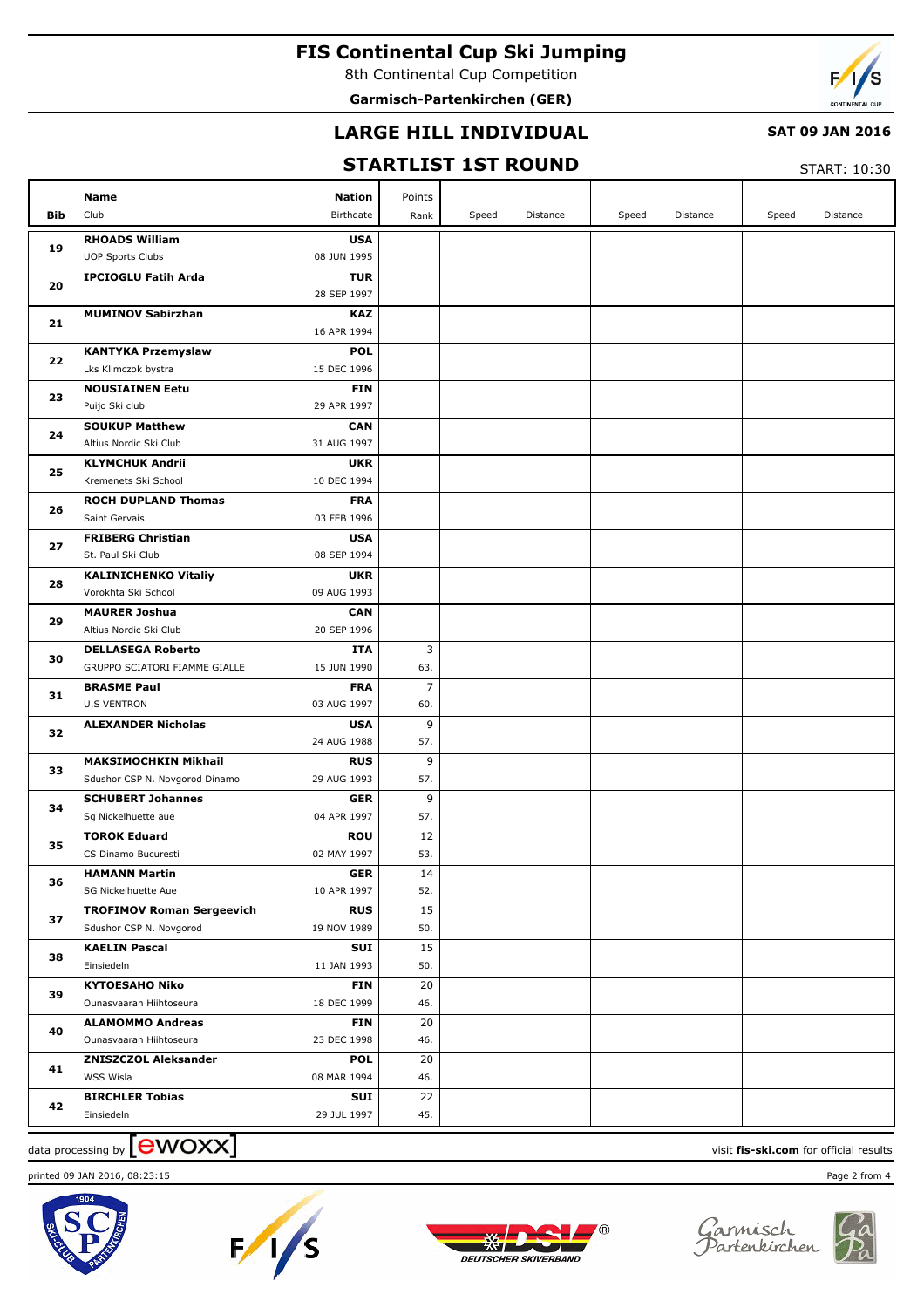8th Continental Cup Competition

**Garmisch-Partenkirchen (GER)**



### **LARGE HILL INDIVIDUAL**

### **SAT 09 JAN 2016**

### **STARTLIST 1ST ROUND**

START: 10:30

|     | Name<br><b>Nation</b>                                | Points                  |       |          |       |          |       |          |
|-----|------------------------------------------------------|-------------------------|-------|----------|-------|----------|-------|----------|
| Bib | Club<br>Birthdate                                    | Rank                    | Speed | Distance | Speed | Distance | Speed | Distance |
|     | <b>SIEGEL Jonathan</b>                               | <b>GER</b><br>23        |       |          |       |          |       |          |
| 43  | Sv Baiersbronn<br>04 JUL 1998                        | 43.                     |       |          |       |          |       |          |
|     | <b>QUECK Danny</b>                                   | 27<br><b>GER</b>        |       |          |       |          |       |          |
| 44  | WSV 08 Lauscha<br>17 SEP 1989                        | 41.                     |       |          |       |          |       |          |
|     | <b>LEAROYD Jonathan</b>                              | <b>FRA</b><br>29        |       |          |       |          |       |          |
| 45  | Courchevel<br>03 NOV 2000                            | 40.                     |       |          |       |          |       |          |
|     | <b>PAVLOVCIC Bor</b>                                 | <b>SLO</b><br>38        |       |          |       |          |       |          |
| 46  | 27 JUN 1998<br>Nd Ratece planica                     | 39.                     |       |          |       |          |       |          |
|     | <b>SELL Adrian</b>                                   | 40<br><b>GER</b>        |       |          |       |          |       |          |
| 47  | Sv Messstetten<br>28 APR 1998                        | 38.                     |       |          |       |          |       |          |
| 48  | <b>SJOEEN Phillip</b>                                | 42<br><b>NOR</b>        |       |          |       |          |       |          |
|     | Bekkelaget SK<br>24 DEC 1995                         | 37.                     |       |          |       |          |       |          |
| 49  | <b>WINTER Paul</b>                                   | 44<br><b>GER</b>        |       |          |       |          |       |          |
|     | SC Willingen<br>05 OCT 1997                          | 34.                     |       |          |       |          |       |          |
| 50  | <b>SINKOVEC Jure</b>                                 | <b>SLO</b><br>44        |       |          |       |          |       |          |
|     | SSK SAM Ihan<br>03 JUL 1985                          | 34.                     |       |          |       |          |       |          |
| 51  | <b>FUCHS Tim</b>                                     | 45<br><b>GER</b>        |       |          |       |          |       |          |
|     | SC Degenfeld<br>03 AUG 1997                          | 32.                     |       |          |       |          |       |          |
| 52  | <b>KOZISEK Cestmir</b>                               | 45<br><b>CZE</b>        |       |          |       |          |       |          |
|     | LSK Lomnice nad Popelkou<br>09 NOV 1991              | 32.                     |       |          |       |          |       |          |
| 53  | <b>MIETUS Krzysztof</b>                              | 52<br><b>POL</b>        |       |          |       |          |       |          |
|     | AZS Zakopane<br>08 MAR 1991                          | 31.                     |       |          |       |          |       |          |
| 54  | <b>STURSA Vojtech</b>                                | 55<br><b>CZE</b>        |       |          |       |          |       |          |
|     | Dukla Liberec<br>03 AUG 1995                         | 30.                     |       |          |       |          |       |          |
| 55  | <b>KOFLER Andreas</b>                                | 56<br><b>AUT</b>        |       |          |       |          |       |          |
|     | SV Innsbruck-Bergisel-Tirol<br>17 MAY 1984           | 29.                     |       |          |       |          |       |          |
| 56  | <b>ZUPANCIC Miran</b>                                | 59<br><b>SLO</b>        |       |          |       |          |       |          |
|     | 11 NOV 1989<br>SK Zagorje                            | 28.<br>77<br><b>SLO</b> |       |          |       |          |       |          |
| 57  | <b>PREVC Cene</b><br>12 MAR 1996<br>Sk Triglav kranj | 25.                     |       |          |       |          |       |          |
|     | <b>LINDVIK Marius</b>                                | 77<br><b>NOR</b>        |       |          |       |          |       |          |
| 58  | Raelingen Skiklubb<br>27 JUN 1998                    | 25.                     |       |          |       |          |       |          |
|     | <b>SCHIFFNER Markus</b>                              | 78<br><b>AUT</b>        |       |          |       |          |       |          |
| 59  | 05 JUN 1992<br>UVB Hinzenbach-Oberoesterreich        | 24.                     |       |          |       |          |       |          |
|     | <b>EISENBICHLER Markus</b>                           | GER<br>81               |       |          |       |          |       |          |
| 60  | 03 APR 1991<br><b>TSV Siegsdorf</b>                  | 21.                     |       |          |       |          |       |          |
|     | <b>JUSTIN Rok</b>                                    | <b>SLO</b><br>87        |       |          |       |          |       |          |
| 61  | SSD Stol Zirovnica<br>06 APR 1993                    | 20.                     |       |          |       |          |       |          |
|     | <b>NAGLIC Tomaz</b>                                  | 98<br><b>SLO</b>        |       |          |       |          |       |          |
| 62  | SSK Alpina Ziri<br>18 JUL 1989                       | 19.                     |       |          |       |          |       |          |
|     | <b>HILDE Tom</b>                                     | <b>NOR</b><br>100       |       |          |       |          |       |          |
| 63  | Asker Skiklubb<br>22 SEP 1987                        | 18.                     |       |          |       |          |       |          |
|     | <b>KLUSEK Bartlomiej</b>                             | <b>POL</b><br>116       |       |          |       |          |       |          |
| 64  | LKS Klmczok Bystra<br>15 JAN 1993                    | 17.                     |       |          |       |          |       |          |
|     | <b>TOLLINGER Elias</b>                               | <b>AUT</b><br>122       |       |          |       |          |       |          |
| 65  | SV Innsbruck-Bergisel-Tirol<br>25 MAR 1995           | 15.                     |       |          |       |          |       |          |
| 66  | <b>VANCURA Tomas</b>                                 | <b>CZE</b><br>127       |       |          |       |          |       |          |
|     | TJ Dukla Liberec<br>10 SEP 1996                      | 14.                     |       |          |       |          |       |          |

# data processing by **CWOXX** and  $\overline{A}$  and  $\overline{B}$  wisit **fis-ski.com** for official results

printed 09 JAN 2016, 08:23:15 Page 3 from 4